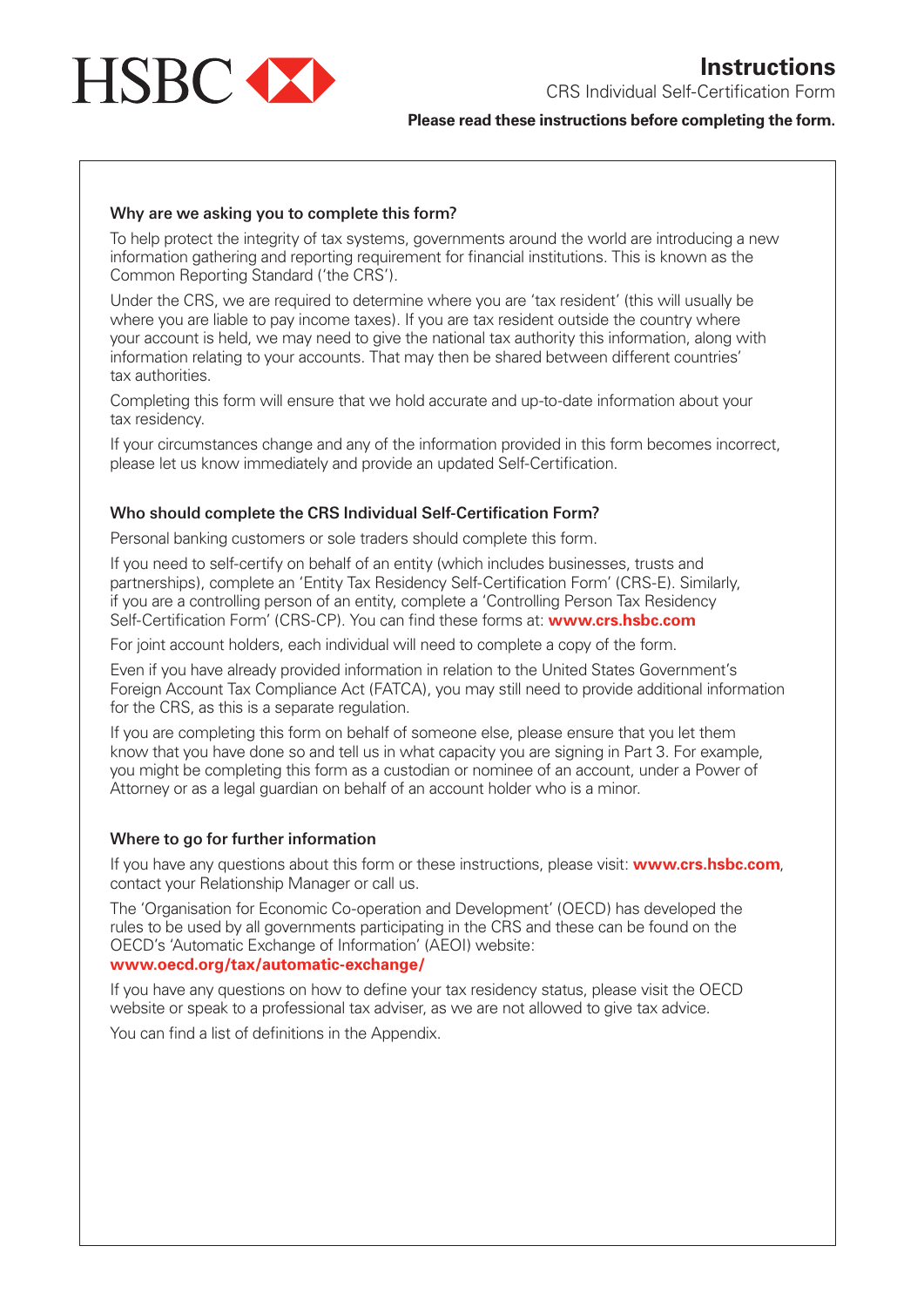## Individual Tax Residency Self-Certification Form

# CRS-IDD H

### **Please complete Parts 1 – 3 in BLOCK CAPITALS**

#### **Part 1**

Identification of Individual Account Holder

## **A.Name of Account Holder:**

| Family Name or<br>Surname(s) |    |     |    |      |       |  |
|------------------------------|----|-----|----|------|-------|--|
| Title                        | Mr | Mrs | Ms | Miss | Other |  |
| First or Given<br>Name(s)    |    |     |    |      |       |  |
| Middle Name(s)               |    |     |    |      |       |  |

## **B. Current Residence Address:**

| <b>Line 1:</b> (House/Apt/Suite<br>Name, Number, Street) |                      |  |
|----------------------------------------------------------|----------------------|--|
| <b>Line 2:</b> $(Town/City)$<br>Province/County/State)   |                      |  |
| Country                                                  | Postal Code/ZIP code |  |

#### **C. Mailing Address: (please only complete if different from the address shown in Section B above)**

| Line 1: (House/Apt/Suite<br>Name, Number, Street) |                                                                                                                   |
|---------------------------------------------------|-------------------------------------------------------------------------------------------------------------------|
| Line 2: (Town/City<br>Province/County/State)      |                                                                                                                   |
| Country                                           | Postal Code/ZIP code                                                                                              |
|                                                   | If your residential address is in a different jurisdiction to your mailing address please provide an explanation: |
|                                                   |                                                                                                                   |
|                                                   |                                                                                                                   |
|                                                   |                                                                                                                   |
| D. Date of Birth:                                 | M<br>IVI<br>IJ                                                                                                    |
| E. Place of Birth:                                |                                                                                                                   |
| Town or City of Birth                             |                                                                                                                   |
| Country of Birth                                  |                                                                                                                   |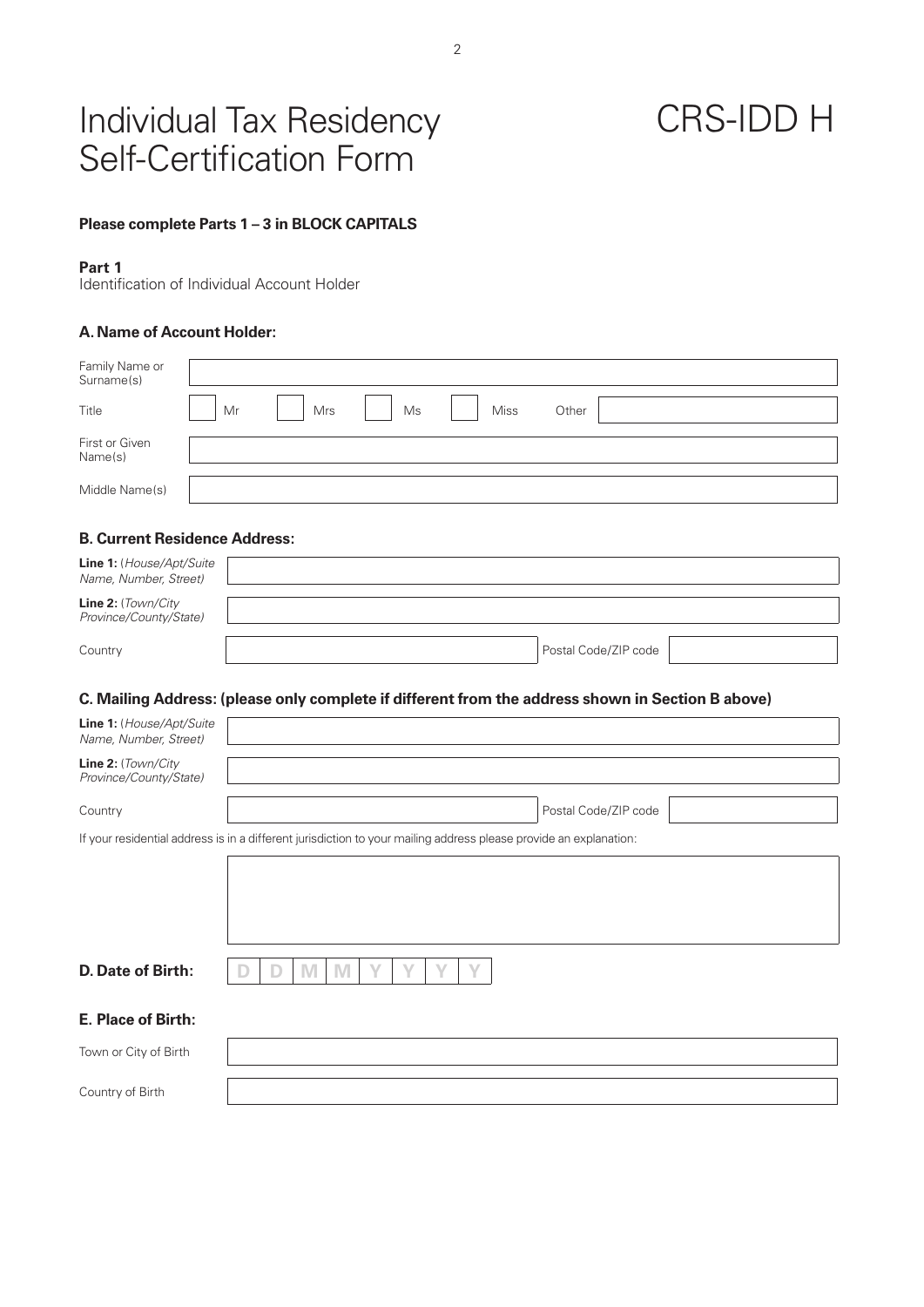### **Part 2**

Country of Residence for Tax Purposes and related Taxpayer Identification Number or functional equivalent ('TIN') (See Appendix)

#### Please complete the following table indicating:

- **(i)** where the Account Holder is a tax resident;
- **(ii)** the Account Holder's TIN for each country indicated.

If the Account Holder is tax resident in more than three countries, please use a separate sheet.

If a TIN is unavailable, please provide the appropriate reason **A**, **B** or **C**:

- **Reason A** The country where the Account Holder is liable to pay tax does not issue TINs to its residents
- **Reason B** The Account Holder is otherwise unable to obtain a TIN or equivalent number (please explain why you are unable to obtain a TIN in the below table if you have selected this reason)
- **Reason C** No TIN is required. (Note. Only select this reason if the authorities of the country of tax residence entered below do not require the TIN to be disclosed)

| Country of tax residence |  | <b>TIN</b> | If no TIN available,<br>enter Reason A, B or C |
|--------------------------|--|------------|------------------------------------------------|
| $\mathbf{1}$             |  |            |                                                |
| 2                        |  |            |                                                |
| 3                        |  |            |                                                |

Please explain in the following boxes why you are unable to obtain a TIN if you selected **Reason B** above.

| $\mathcal{P}$ |  |
|---------------|--|
| 3             |  |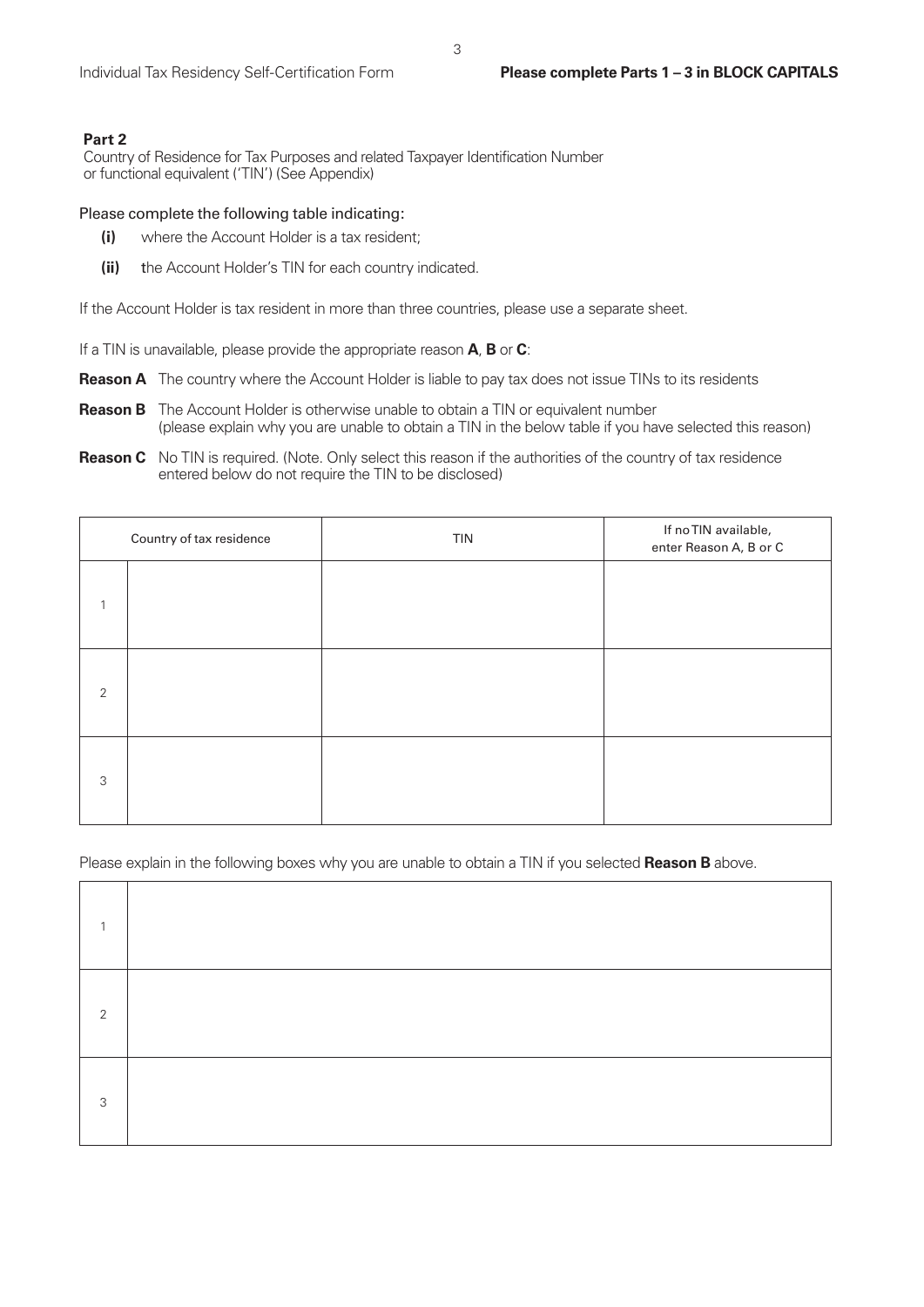### **Part 3**

### Declarations and Signature

I understand that the information supplied by me is covered by the full provisions of the terms and conditions governing the Account Holder's relationship with HSBC, setting out how HSBC may use and share the information supplied by me. I understand that the information supplied will be used to update my personal details held by you and that you may contact me again if documentation is required to support a change in details.

I acknowledge that the information contained in this form, and information regarding the Account Holder and any Reportable Account(s), may be provided to the tax authorities of the country in which this account(s) is/are maintained and exchanged with tax authorities of another country or countries, in which the Account Holder may be tax resident, pursuant to intergovernmental agreements to exchange financial account information.

I certify that I am the Account Holder (or am authorised to sign for the Account Holder) of all the account(s) to which this form relates.

I certify that where I have provided information regarding any other person (such as a Controlling Person or other Reportable Person to which this form relates) that I will, within 30 days of signing this form, notify those persons that I have provided such information to HSBC and that such information may be provided to the tax authorities of the country in which the account(s) is/are maintained and exchanged with tax authorities of another country or countries, in which the person may be tax resident, pursuant to intergovernmental agreements to exchange financial account information.

| I declare that all statements made in this<br>Declaration are, to the best of my knowledge<br>and belief, correct and complete. | Signature:                                             |
|---------------------------------------------------------------------------------------------------------------------------------|--------------------------------------------------------|
| I undertake to advise HSBC within 30 days of                                                                                    | Print Name:                                            |
| any change in circumstances which affects the                                                                                   | Date:                                                  |
| tax residency status of the individual identified                                                                               | <b>Note:</b> If you are not the Account Holder, please |
| in Part 1 of this form or causes the information                                                                                | indicate the capacity in which you are                 |
| contained herein to become incorrect, and to                                                                                    | signing the form. If signing under a power             |
| provide HSBC with a suitably updated self-certification                                                                         | of attorney, please also attach a certified            |
| and Declaration within 90 days of such change                                                                                   | copy of the power of attorney.                         |
| in circumstances.                                                                                                               | Capacity:                                              |